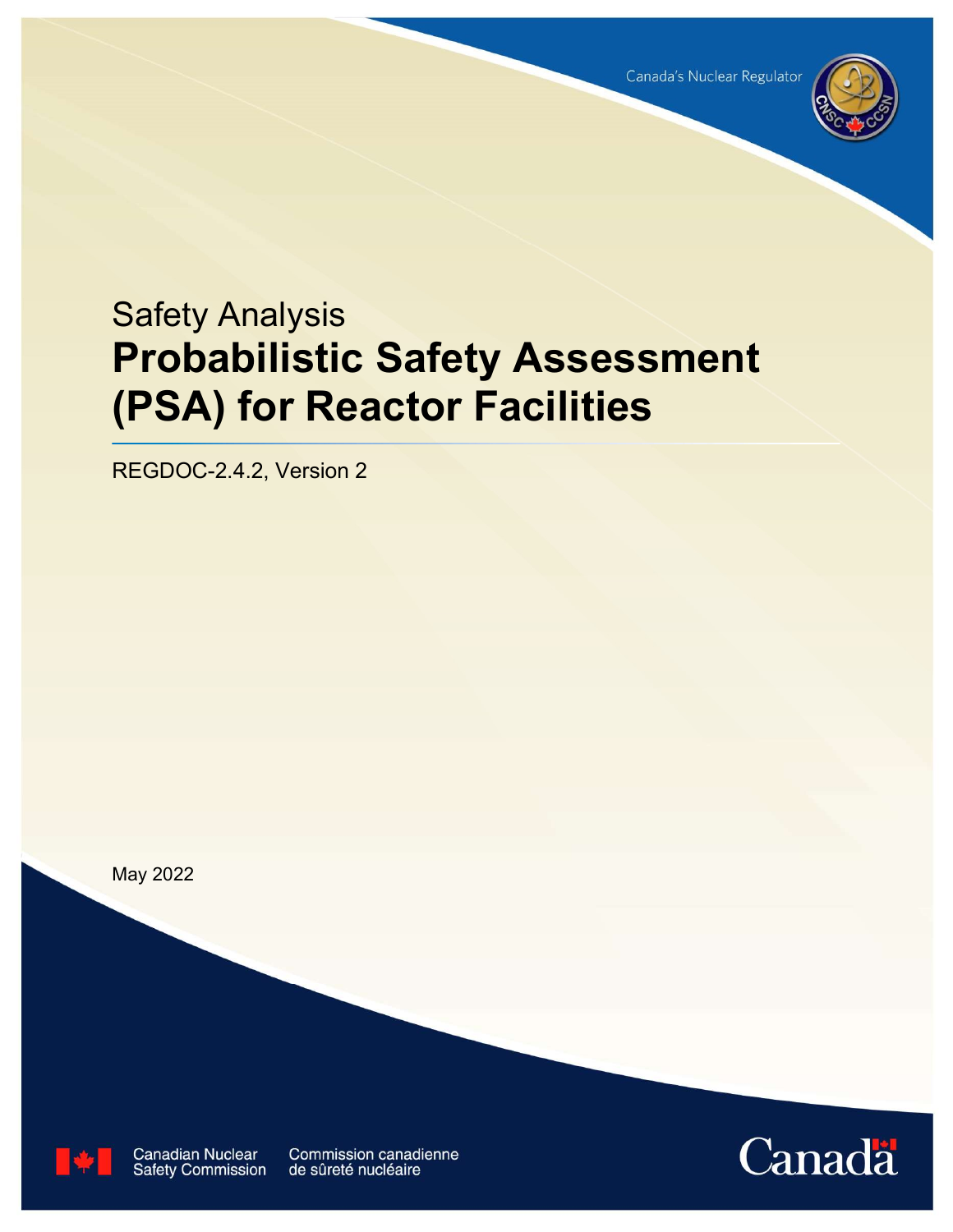#### Probabilistic Safety Assessment (PSA) for Reactor Facilities

Regulatory document REGDOC-2.4.2, Version 2

© Canadian Nuclear Safety Commission (CNSC) 2022 Cat. No. CC172-108/2-2022E-PDF ISBN 978-0-660-43257-1

Extracts from this document may be reproduced for individual use without permission provided the source is fully acknowledged. However, reproduction in whole or in part for purposes of resale or redistribution requires prior written permission from the CNSC.

Également publié en français sous le titre : Études probabilistes de sûreté (EPS) pour les installations dotées de réacteurs, version 2

#### Document availability

This document can be viewed on the CNSC website. To request a copy of the document in English or French, please contact:

Canadian Nuclear Safety Commission 280 Slater Street P.O. Box 1046, Station B Ottawa, ON K1P 5S9 Canada

Tel.: 613-995-5894 or 1-800-668-5284 (in Canada only) Fax: 613-995-5086 Email: cnsc.info.ccsn@canada.ca Website: nuclearsafety.gc.ca Facebook: facebook.com/CanadianNuclearSafetyCommission YouTube: youtube.com/cnscccsn Twitter: @CNSC\_CCSN LinkedIn: linkedin.com/company/cnsc-ccsn

#### Publishing history

| May 2014 | Version 1.0 |
|----------|-------------|
| May 2022 | Version 2.0 |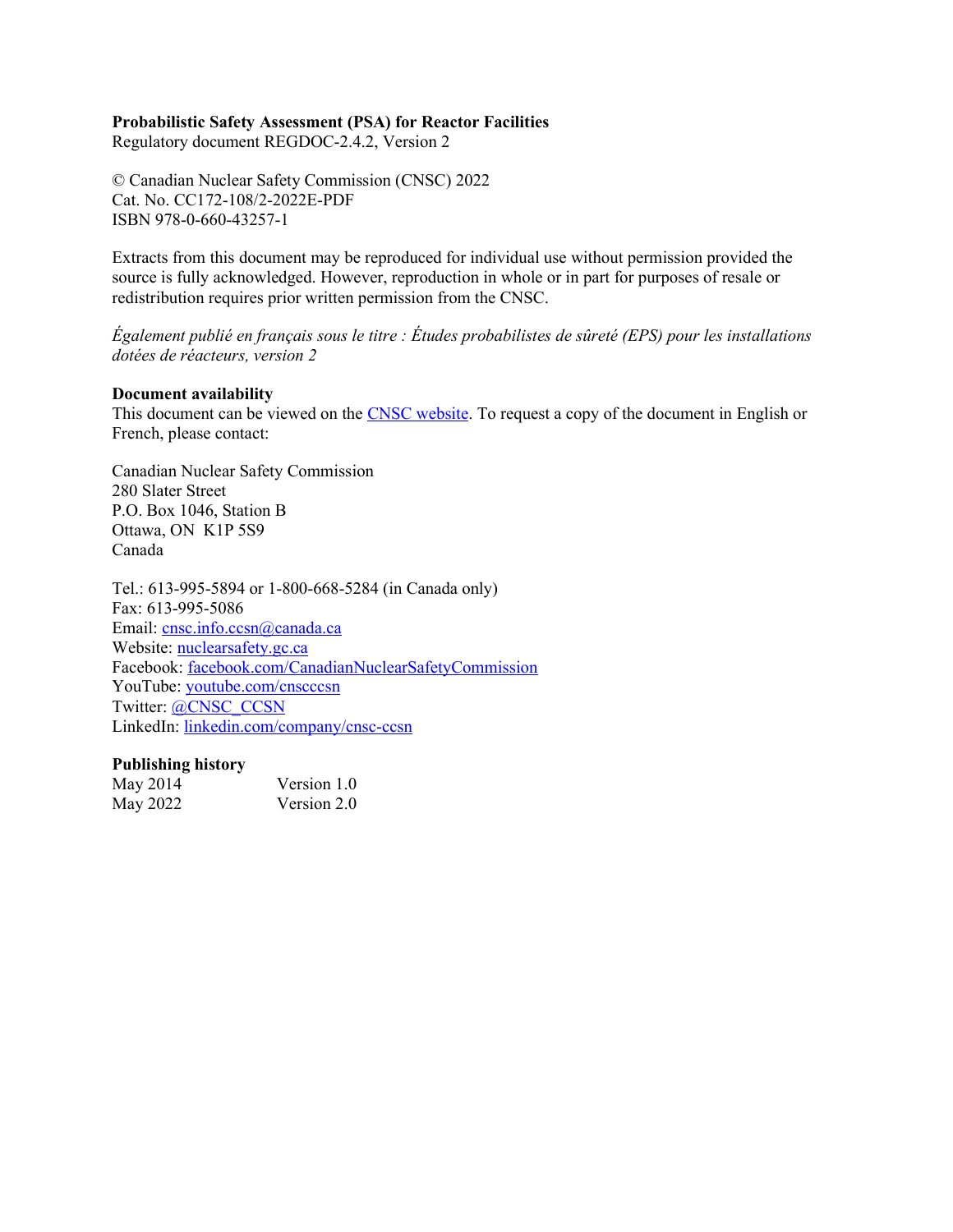## Preface

This regulatory document is part of the CNSC's safety analysis series of regulatory documents, which also covers deterministic safety analysis and nuclear criticality safety. The full list of regulatory document series is included at the end of this document and can also be found on the CNSC's website.

Regulatory document REGDOC-2.4.2, Probabilistic Safety Assessment (PSA) for Reactor Facilities, Version 2, sets out requirements and guidance for probabilistic safety assessments for reactor facilities.

This document is the third version and supersedes S-294, Probabilistic Safety Assessment (PSA) for Nuclear Power Plants, published in April 2005 and REGDOC-2.4.2, Probabilistic Safety Assessment (PSA) for Nuclear Power Plants, published in May 2014.

A document that shows the changes made to REGDOC-2.4.2, Probabilistic Safety Assessment (PSA) for Nuclear Power Plants, is available from the CNSC upon request.

For information on the implementation of regulatory documents and on the graded approach, see REGDOC-3.5.3, Regulatory Fundamentals.

The words "shall" and "must" are used to express requirements to be satisfied by the licensee or license applicant. "Should" is used to express guidance or that which is advised. "May" is used to express an option or that which is advised or permissible within the limits of this regulatory document. "Can" is used to express possibility or capability.

Nothing contained in this document is to be construed as relieving any licensee from any other pertinent requirements. It is the licensee's responsibility to identify and comply with all applicable regulations and license conditions.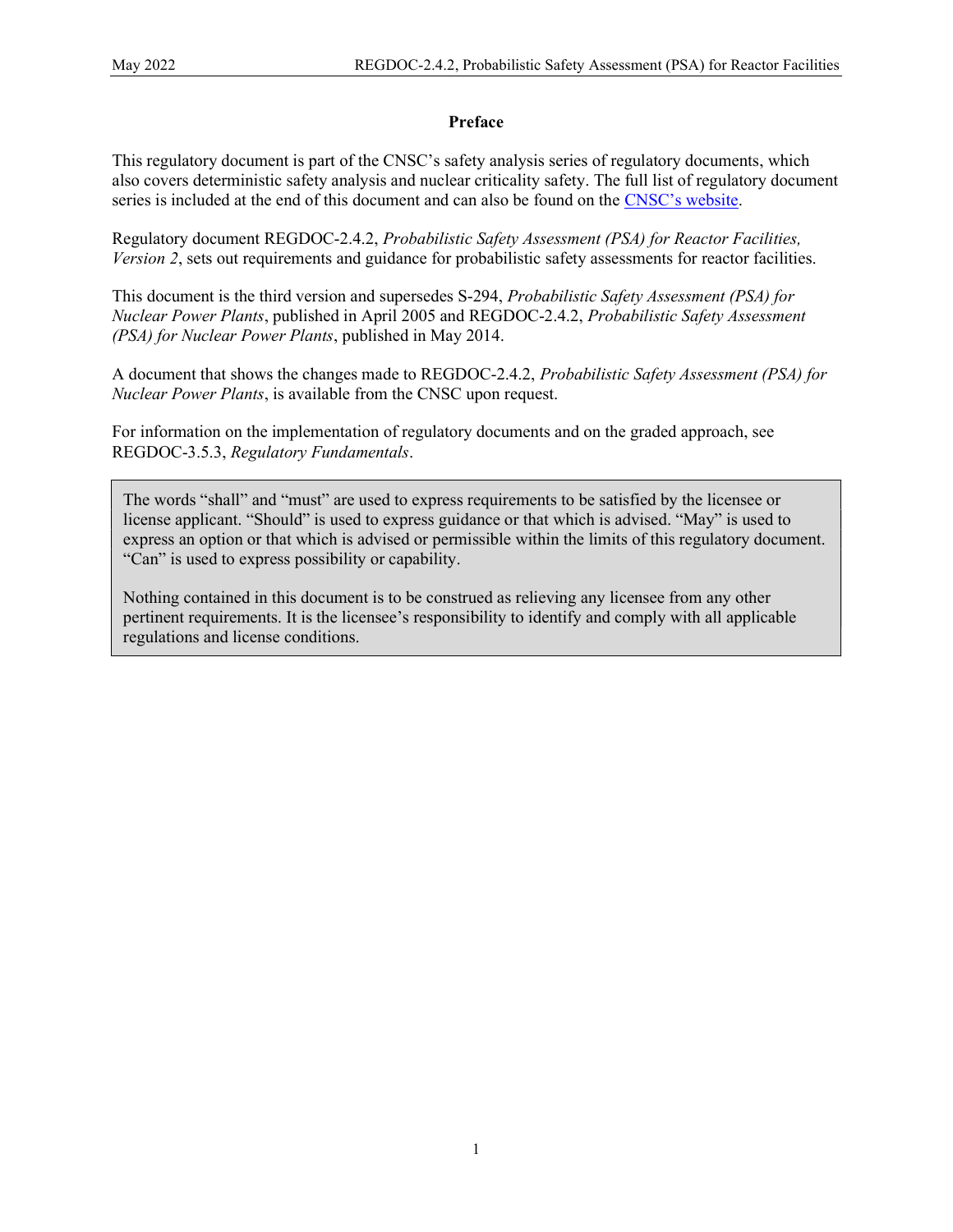## **Table of Contents**

| $\mathbf{1}$ .   |      |  |  |  |
|------------------|------|--|--|--|
|                  | 1.1  |  |  |  |
|                  | 1.2  |  |  |  |
|                  | 1.3  |  |  |  |
|                  | 1.4  |  |  |  |
| 2.               |      |  |  |  |
| 3.               |      |  |  |  |
|                  | 3.1  |  |  |  |
|                  | 3.2  |  |  |  |
|                  | 3.3  |  |  |  |
|                  | 3.4  |  |  |  |
|                  | 3.5  |  |  |  |
|                  | 3.6  |  |  |  |
|                  | 3.7  |  |  |  |
|                  | 3.8  |  |  |  |
|                  | 3.9  |  |  |  |
|                  | 3.10 |  |  |  |
|                  | 3.11 |  |  |  |
| $\overline{4}$ . |      |  |  |  |
|                  |      |  |  |  |
|                  |      |  |  |  |
|                  |      |  |  |  |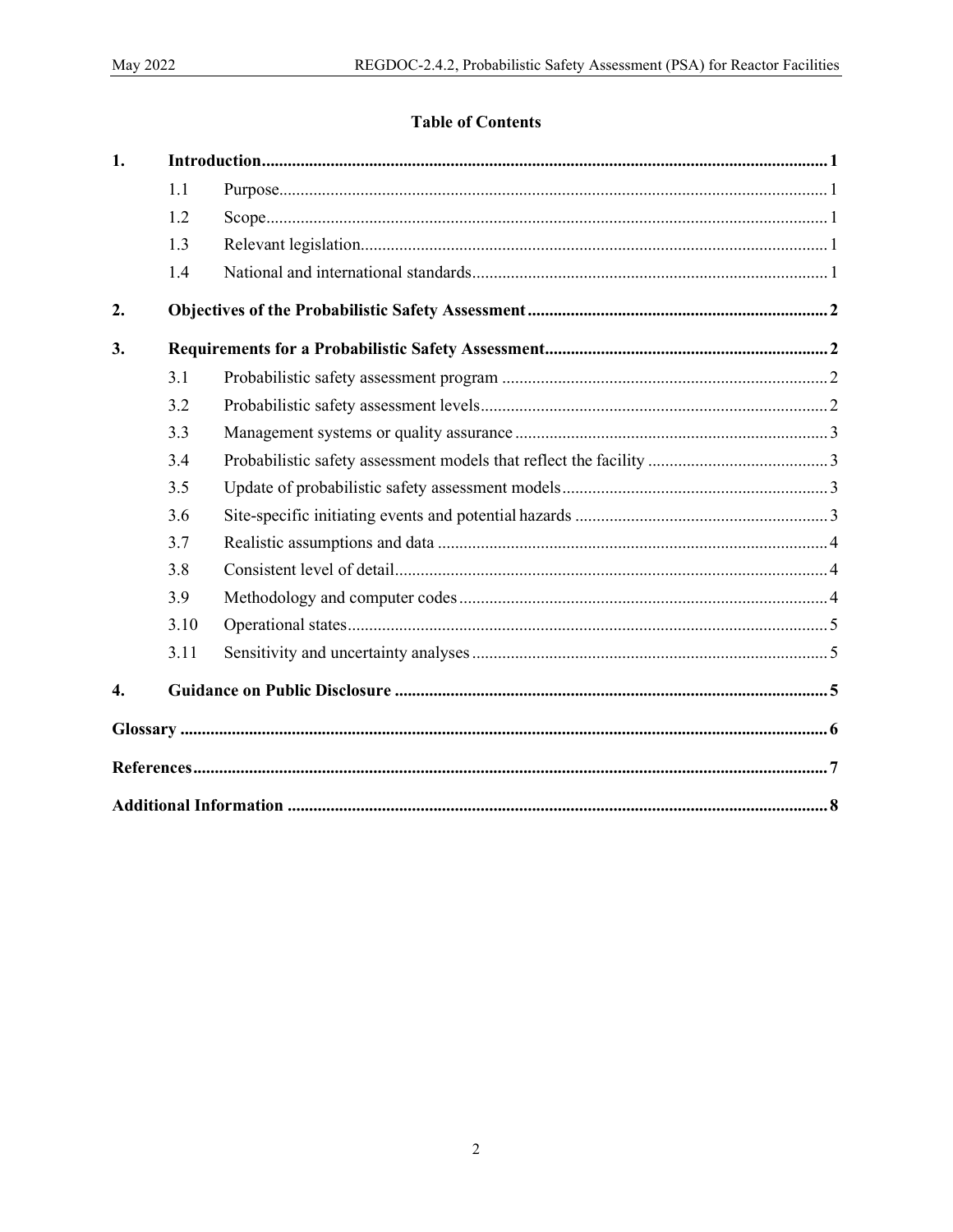## Probabilistic Safety Assessment (PSA) for Reactor Facilities

## 1. Introduction

#### 1.1 Purpose

The purpose of this regulatory document, when incorporated into a licence to construct or operate a reactor facility or other legally enforceable instrument, is to ensure that the licensee conducts a probabilistic safety assessment (PSA) in accordance with defined requirements.

## 1.2 Scope

This document sets out the requirements and guidance for the PSA for a licence to construct or operate a reactor facility.

The requirements and guidance contained in this regulatory document are applicable to reactor facilities, including nuclear power plants, small reactor facilities, or non-power reactors<sup>1</sup> (research and test reactors), using a graded approach. For more information on the graded approach, refer to REGDOC-3.5.3, Regulatory Fundamentals.

## 1.3 Relevant legislation

The following provisions of the *Nuclear Safety and Control Act* (NSCA) and the regulations made under it are relevant to this document:

NSCA, section 3 and subsections 24(4) and (5)

## 1.4 National and international standards

Key principles and elements used in developing this document are consistent with national and international standards.

The following standards are relevant to this regulatory document:

- IAEA Safety Standard SSG-3, Development and Application of Level 1 Probabilistic Safety Assessment for Nuclear Power Plants [1]
- IAEA Safety Standard SSG-4, *Development and Application of Level 2 Probabilistic Safety* Assessment for Nuclear Power Plants [2]
- CSA N290.17-17, Probabilistic Safety Assessment for Nuclear Power Plants [3]

For new non-power reactors, this document will be applied using a graded approach, consistent with the risk impact, based on reactor power level and radioactive inventory.

<sup>&</sup>lt;sup>1</sup> This document does not apply to non-power reactors already licensed with an approved safety case based on accepted safety analysis reports.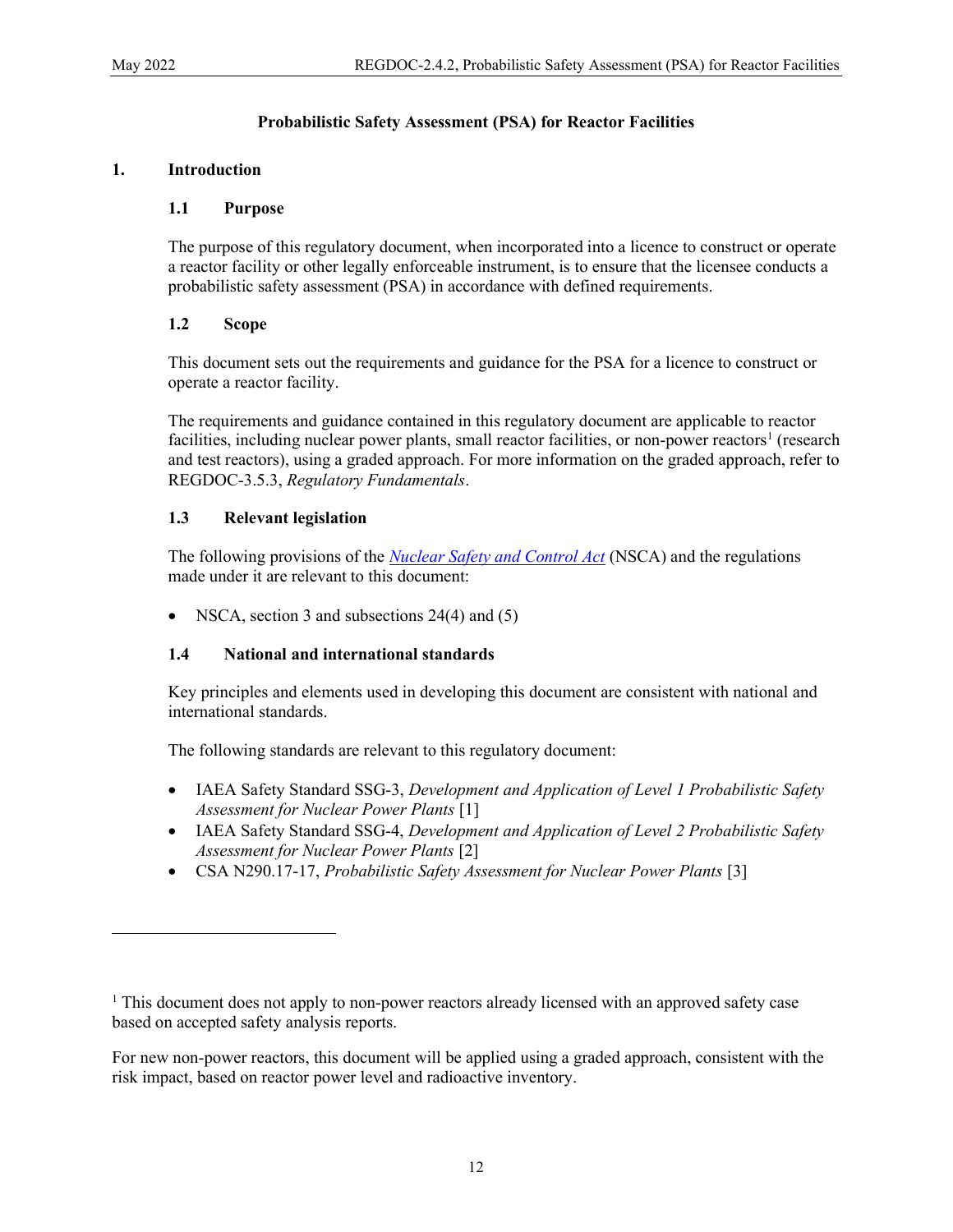## 2. Objectives of the Probabilistic Safety Assessment

The objectives of the PSA are:

- a. to provide a systematic analysis in order to give confidence that the reactor facility's design will align with the fundamental safety objectives as established in IAEA No.SF-1, Fundamental Safety Principles [4], including to protect people and the environment from radiation
- b. to demonstrate that a balanced design has been achieved; this can be demonstrated as achieved if no particular feature or postulated initiating event makes a disproportionately large or significantly uncertain contribution to the overall risk
- c. to provide confidence that small changes of conditions that may lead to a catastrophic increase in the severity of consequences (cliff-edge effects) will be prevented
- d. to provide assessments of the quantitative safety goals (the probabilities of occurrence for severe core damage states, and the assessments of the risks of radioactive releases to the environment) as defined in REGDOC-2.5.2, Design of Reactor Facilities [5], or as established in licensing basis for the facility
- e. to provide site-specific assessments of the probabilities of occurrence and the consequences of external hazards
- f. to identify facility vulnerabilities and systems for which design improvements or modifications to operational procedures could reduce the probabilities of severe accidents, or mitigate their consequences
- g. to assess the adequacy of emergency operating procedures
- h. to provide insights into the severe accident management program

#### 3. Requirements for a Probabilistic Safety Assessment

#### 3.1 Probabilistic safety assessment program

#### Requirements

The licensee shall establish a program for the development and use of PSA as a means to manage radiological risks and to contribute to safe design and operation of reactor facilities.

#### Guidance

The PSA program may include the following elements:

- preparation, maintenance and application of the PSA
- safety goals and numerical criteria (both the year average and instantaneous risk) against which the PSA results are compared, as well as the actions to be taken when these numerical criteria are exceeded.
- management of incremental risk from abnormal facility configurations, and risk input to decision making

#### 3.2 Probabilistic safety assessment levels

#### Requirements

The licensee shall perform a Level 1 and Level 2 PSA for each reactor facility.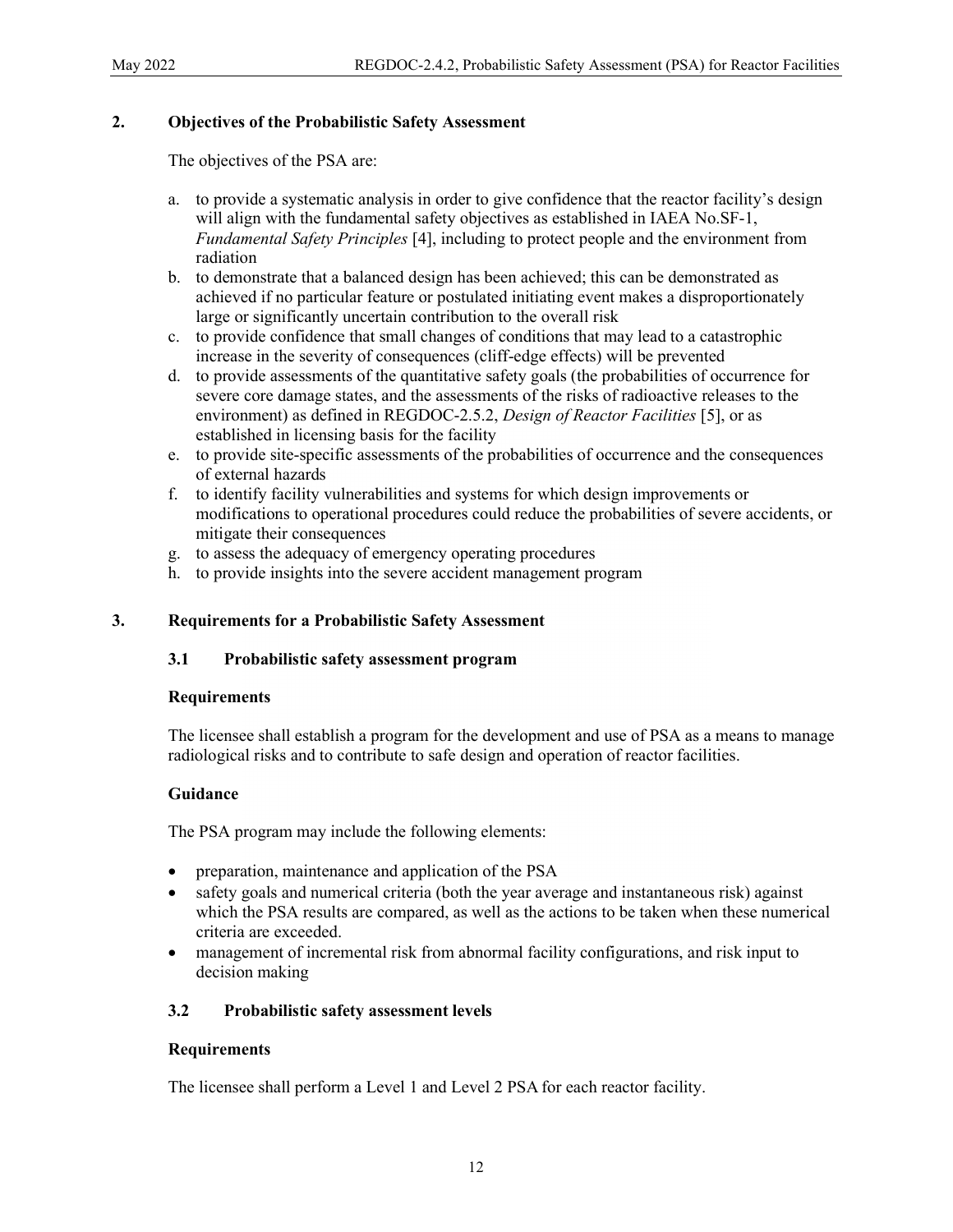Considerations shall include the reactor core and other radioactive sources such as the spent fuel pool (also called irradiated fuel bay). Multi-unit impacts, if applicable, shall be included.

#### Guidance

For radioactive sources outside the reactor core, the licensee may, subject to section 3.9, choose an alternate analysis method to conduct the assessment.

#### 3.3 Management systems or quality assurance

#### **Requirements**

The licensee shall conduct the PSA under the management system or quality assurance program established in the licensing basis.

#### Guidance

Licensees should refer to the following for guidance:

- REGDOC-2.1.1, Management System [6]
- CSA N286-12, Management System Requirements for Nuclear Facilities [7]
- CSA N286.7, Quality Assurance of Analytical, Scientific and Design Computer Programs for Nuclear Power Plants [8]

The PSA should be developed in a manner that is consistent with the management system.

#### 3.4 Probabilistic safety assessment models that reflect the facility

The PSA models shall reflect the plant as built and operated (including multi-unit impacts), as closely as reasonably achievable within the limitations of PSA technology, and consistent with the risk impact.

#### 3.5 Update of probabilistic safety assessment models

The licensee shall update the PSA models every 5 years. The models shall be updated sooner if the facility undergoes major changes.

The licensee shall update the PSA models so that they adequately represent the as-operated plant conditions.

The licensee shall inform the CNSC of the impacts of the updated models on the Level 1 and Level 2 PSA.

#### 3.6 Site-specific initiating events and potential hazards

#### Requirements

The licensee shall include all potential site-specific initiating events and potential hazards, namely:

• internal initiating events and internal hazards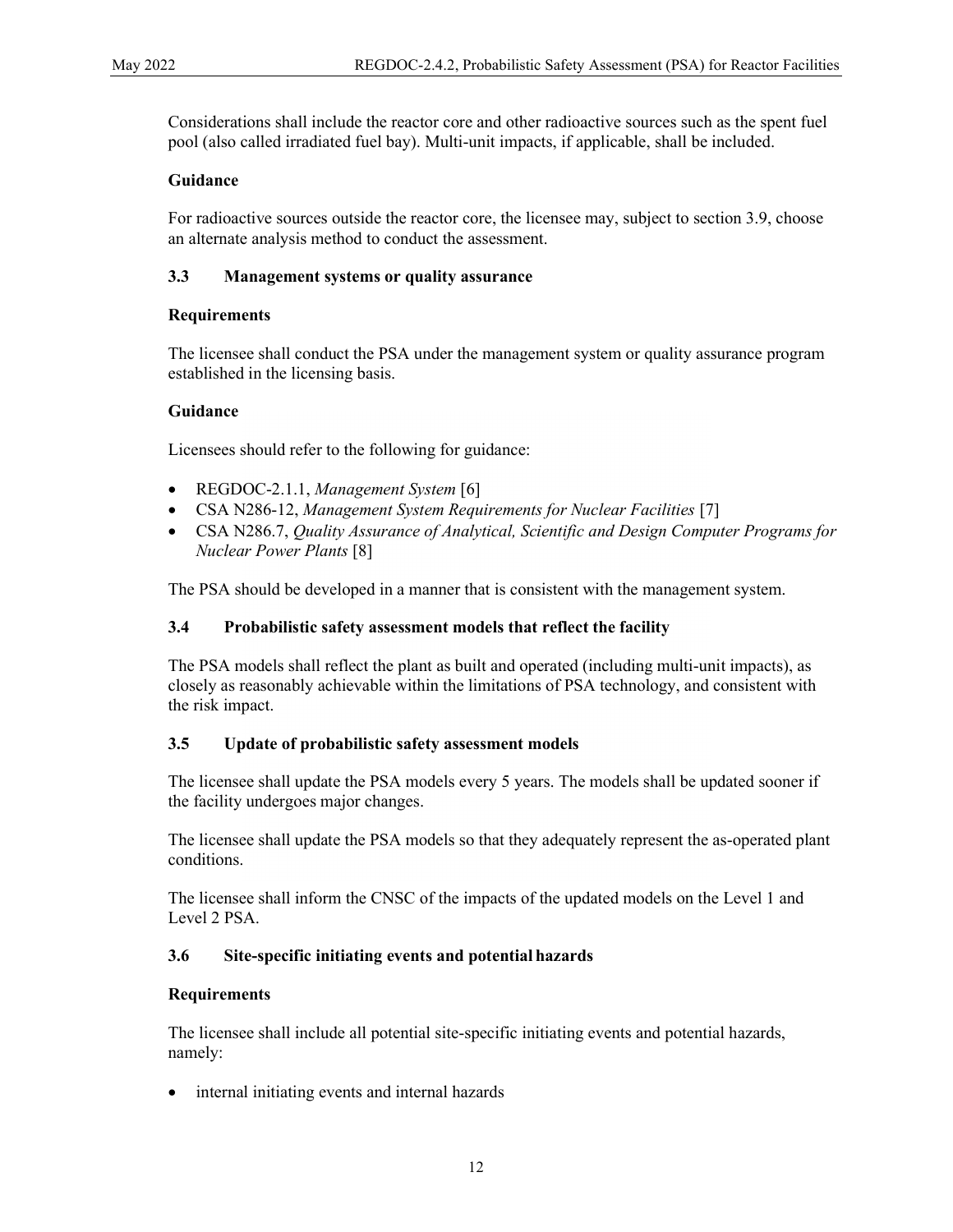external hazards, both natural and human-induced, but non-malevolent

The licensee shall include potential combinations of hazards.

The screening criteria of hazards shall be acceptable to the CNSC.

#### Guidance

The licensee may, subject to section 3.9, choose an alternate analysis method to conduct the assessment of internal and external hazards.

Examples of external hazards are seismic hazards, external fires (e.g., fires affecting the site and originating from nearby forest fires), external floods, high winds, offsite transportation accidents, releases of toxic substances from offsite storage facilities, and severe weather conditions.

Examples of internal hazards are internal fires, internal floods, turbine missiles, onsite transportation accidents, and releases of toxic substances from onsite storage facilities.

#### 3.7 Realistic assumptions and data

The licensee shall ensure the PSA models are developed using assumptions and data that are realistic and practical and, where required, supported by deterministic safety analysis or engineering assessments.

#### 3.8 Consistent level of detail

The level of detail of the PSA shall be consistent with the facility testing, maintenance and configuration management programs, and should be consistent with the intended uses of the PSA.

#### 3.9 Methodology and computer codes

#### Requirements

The licensee shall seek CNSC staff acceptance of the methodology and computer codes to be used for the PSA.

#### Guidance

The methodology should be suitable to support the objectives of the PSA (set forth in section 2 of this document) and to support the intended PSA applications. The computer codes that support the analytical methods should be adequate for the purpose and scope of the analysis.

The following domestic and International Atomic Energy Agency (IAEA) Safety Standards documents or updated versions provide general guidance for conducting high-quality PSAs:

- IAEA Safety Standard SSG-3, Development and Application of Level 1 Probabilistic Safety Assessment for Nuclear Power Plants [1]
- IAEA Safety Standard SSG-4, Development and Application of Level 2 Probabilistic Safety Assessment for Nuclear Power Plants [2]
- CSA N290.17-17, Probabilistic Safety Assessment for Nuclear Power Plants [3]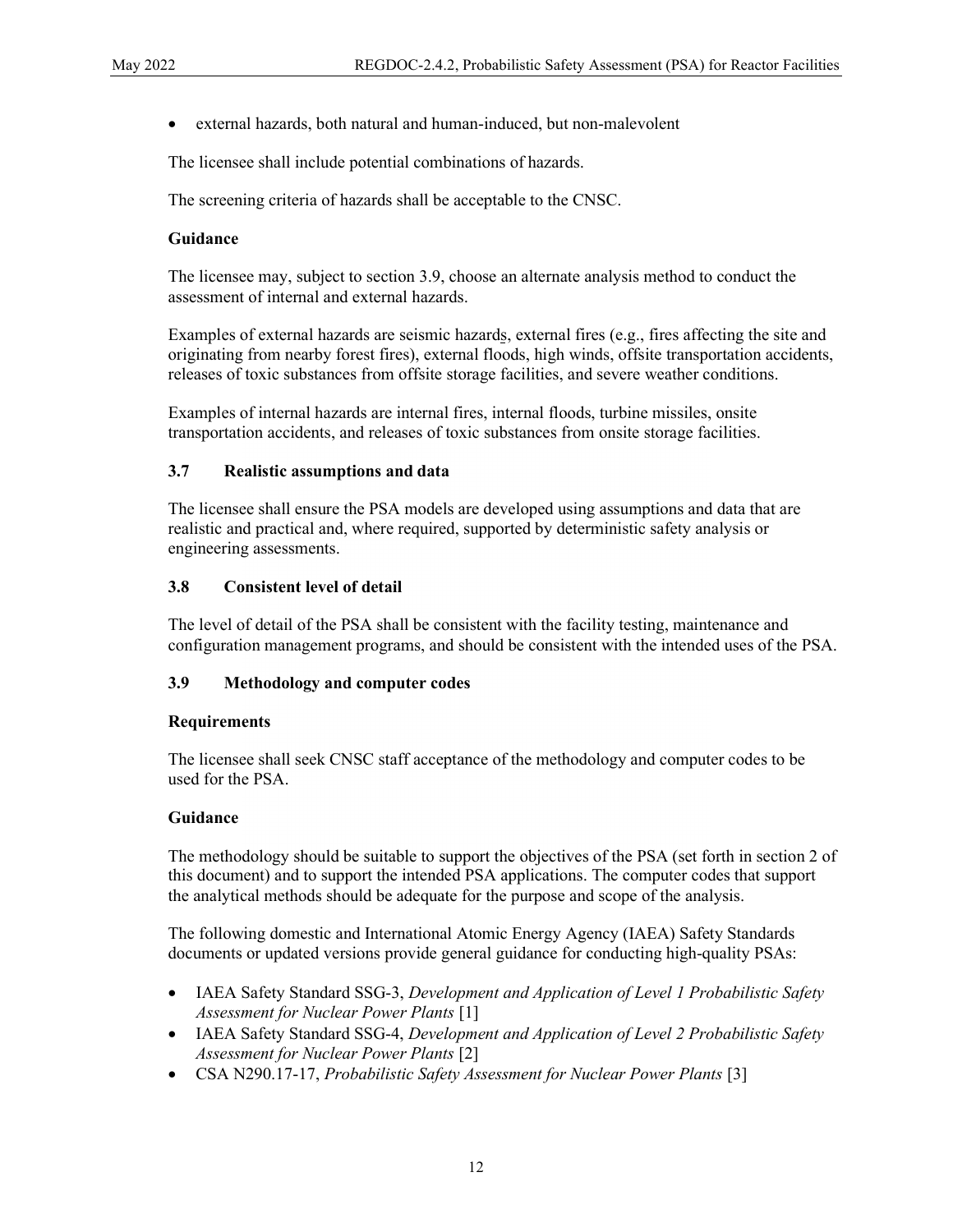Information and guidance on how to apply the above standards using a graded approach is included in those standards.

#### 3.10 Operational states

The licensee shall include at-power and shutdown states.

The licensee shall perform a PSA for other states where the reactor is expected to operate for extended periods of time and that are not covered by the at-power and shutdown PSAs. Definitions of operating states are found in REGDOC-3.6, Glossary of CNSC Terminology [9].

#### 3.11 Sensitivity and uncertainty analyses

The licensee shall include sensitivity analysis, uncertainty analysis and importance measures in the PSA.

#### 4. Guidance on Public Disclosure

In accordance with licensees' public information programs established under REGDOC 3.2.1, Public Information and Disclosure [10], a summary of the results and assumptions of a PSA should be made available to interested stakeholders. It should be noted that any information pertaining to the specific fault sequences and vulnerabilities of a facility includes securitysensitive information and is subject to applicable information security provisions.

The public information should include high-level summaries of the PSA, including those for methodologies and screening criteria (subject to necessary security considerations).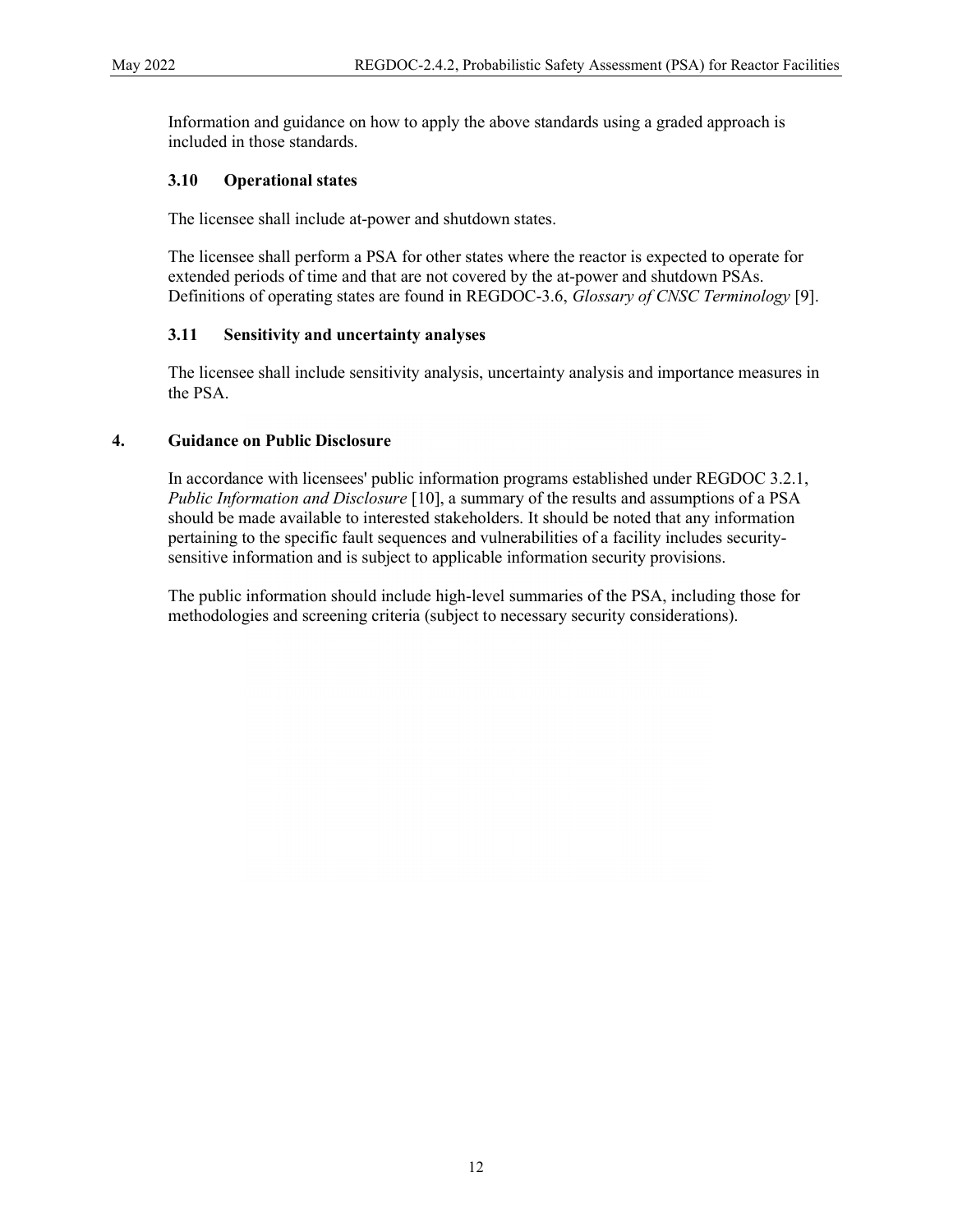#### Glossary

For definitions of terms used in this document, see REGDOC-3.6, Glossary of CNSC Terminology, which includes terms and definitions used in the Nuclear Safety and Control Act and the regulations made under it, and in CNSC regulatory documents and other publications. REGDOC-3.6 is provided for reference and information.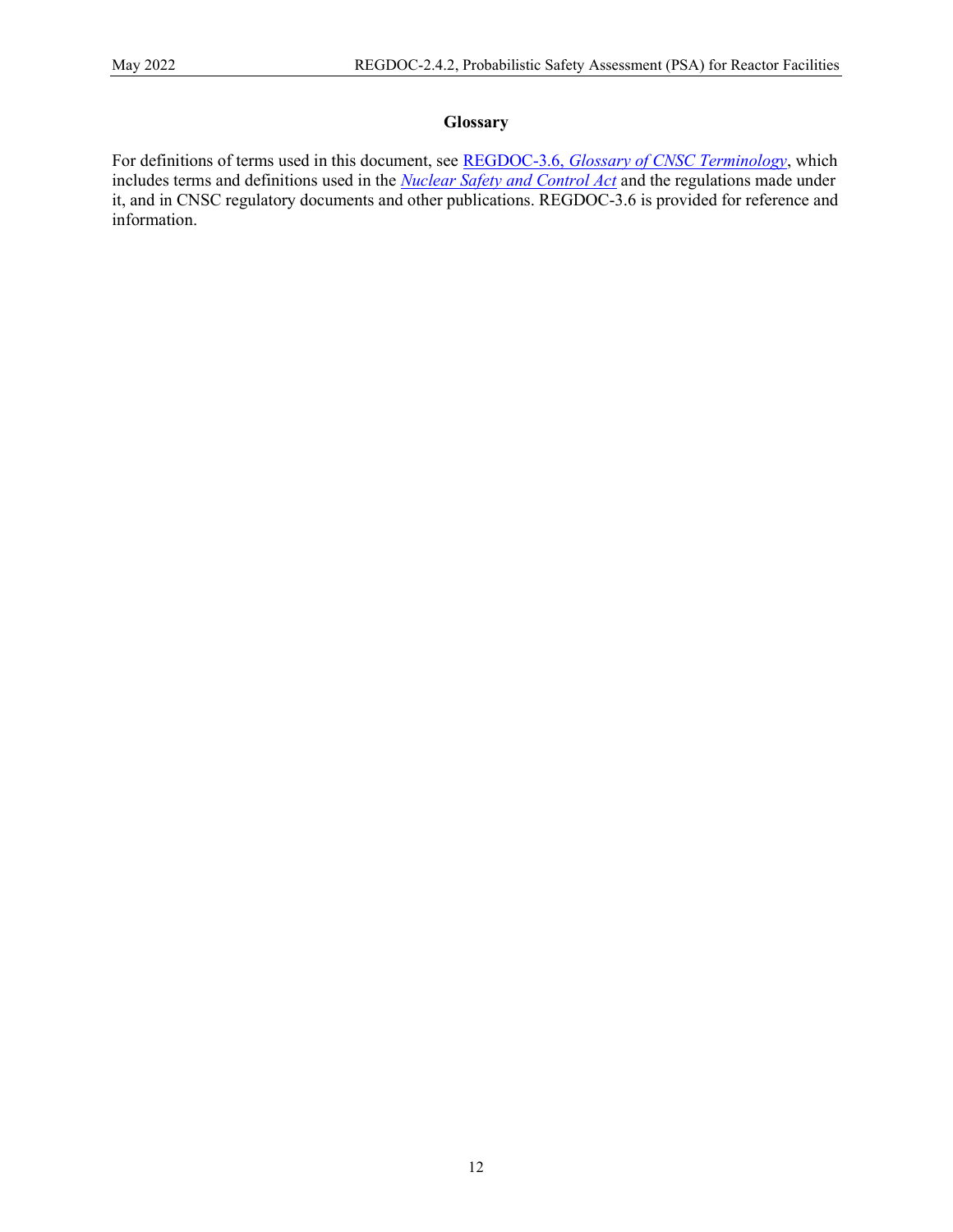#### References

The CNSC may include references to information on best practices and standards such as those published by CSA Group. With permission of the publisher, CSA Group, all nuclear-related CSA standards may be viewed at no cost through the CNSC web page "How to gain free access to all nuclear-related CSA standards".

- 1. International Atomic Energy Agency (IAEA), Safety Standard SSG-3, Development and Application of Level 1 Probabilistic Safety Assessment for Nuclear Power Plants, 2010.
- 2. IAEA. Safety Standard SSG-4, Development and Application of Level 2 Probabilistic Safety Assessment for Nuclear Power Plants, 2010.
- 3. CSA Group. N290.17-17, Probabilistic Safety Assessment for Nuclear Power Plants, Toronto, 2019.
- 4. IAEA, Safety Fundamentals No. SF-1, Fundamental Safety Principles, Vienna, 2006.
- 5. CNSC, REGDOC-2.5.2, Design of Reactor Facilities, Ottawa, 2020.
- 6. CNSC, REGDOC-2.1.1, Management System, Ottawa, 2019.
- 7. CSA Group, N286-12, Management System Requirements for Nuclear Facilities, Toronto, 2012.
- 8. CSA Group, N286.7-16, Quality Assurance of Analytical, Scientific and Design Computer Programs, Toronto, 2016.
- 9. CNSC, REGDOC-3.6, Glossary of CNSC Terminology, Ottawa, 2019.
- 10. CNSC, REGDOC-3.2.1, Public Information and Disclosure, Ottawa, 2018.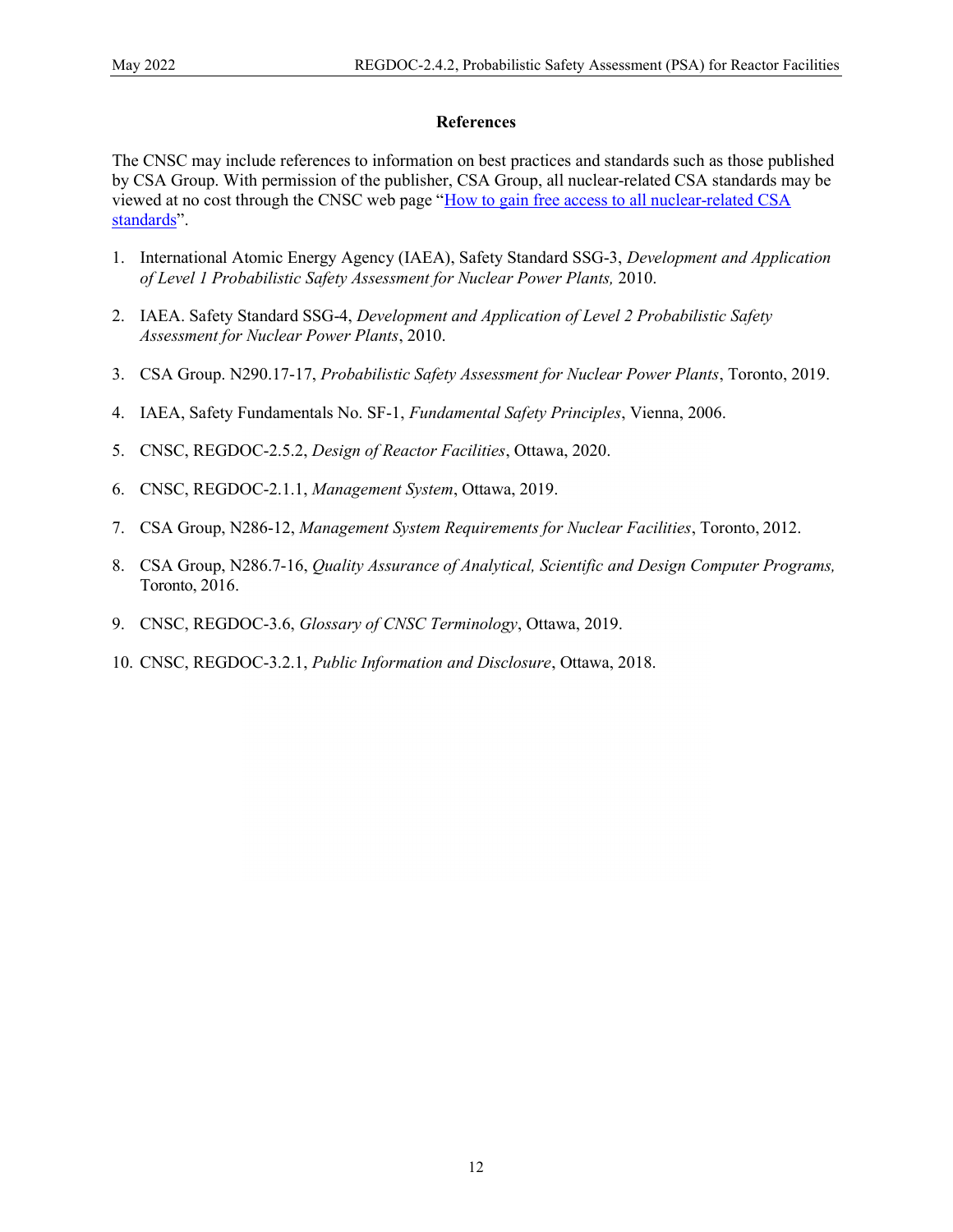## Additional Information

The following documents provide additional information that may be relevant and useful for understanding the requirements and guidance provided in this regulatory document:

• IAEA, INSAG-10, Defence in Depth in Nuclear Safety, A Report by the International Nuclear Safety Advisory Group, Vienna, 1996.